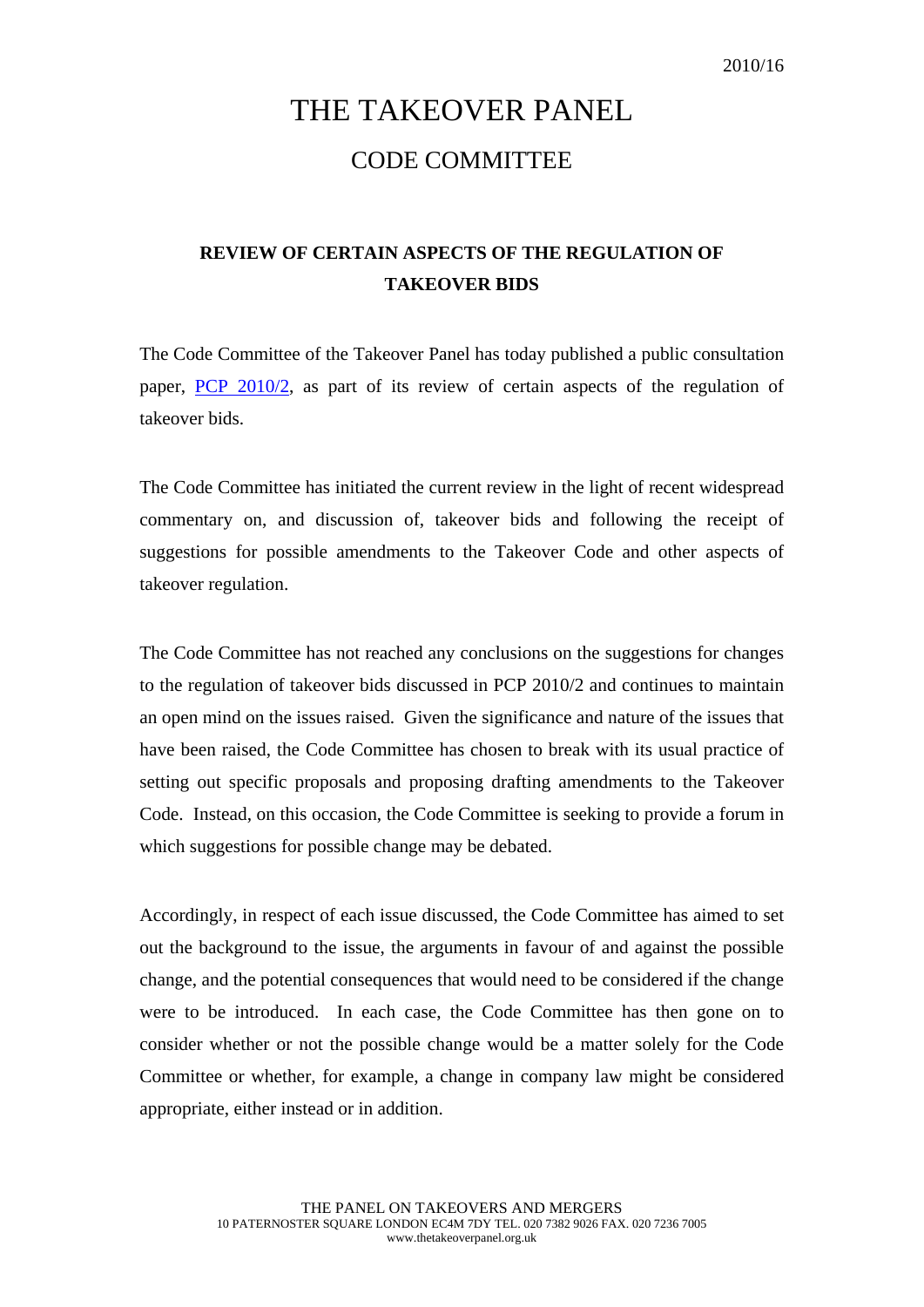The issues covered in PCP 2010/2 include:

- whether the "50% plus one" minimum acceptance condition threshold for a takeover offer should be raised;
- whether voting rights should be withheld from shares in an offeree company acquired during the course of an offer period;
- whether the 1% trigger threshold for the disclosure of dealings and positions in relevant securities under the Takeover Code's disclosure regime should be reduced;
- whether offerors should be required to provide more information in relation to the financing of takeover bids and their implications and effects and, as a separate matter, whether the boards of offeree companies should be required to set out their views on an offeror's intentions for the offeree company in greater detail;
- whether shareholders in an offeree company should be given independent advice on an offer, whether "success fees" should be restricted, and whether details of the fees payable to advisers, and costs generally, in relation to a takeover bid should be disclosed publicly;
- whether some protections similar to those afforded to offeree company shareholders should be afforded to shareholders in an offeror company;
- whether the "put up or shut up" regime should be re-examined and whether the 28 day period between the announcement of a firm intention to make an offer and the publication of the offer document should be reduced;
- the extent to which inducement fee arrangements and other deal protection measures should be restricted; and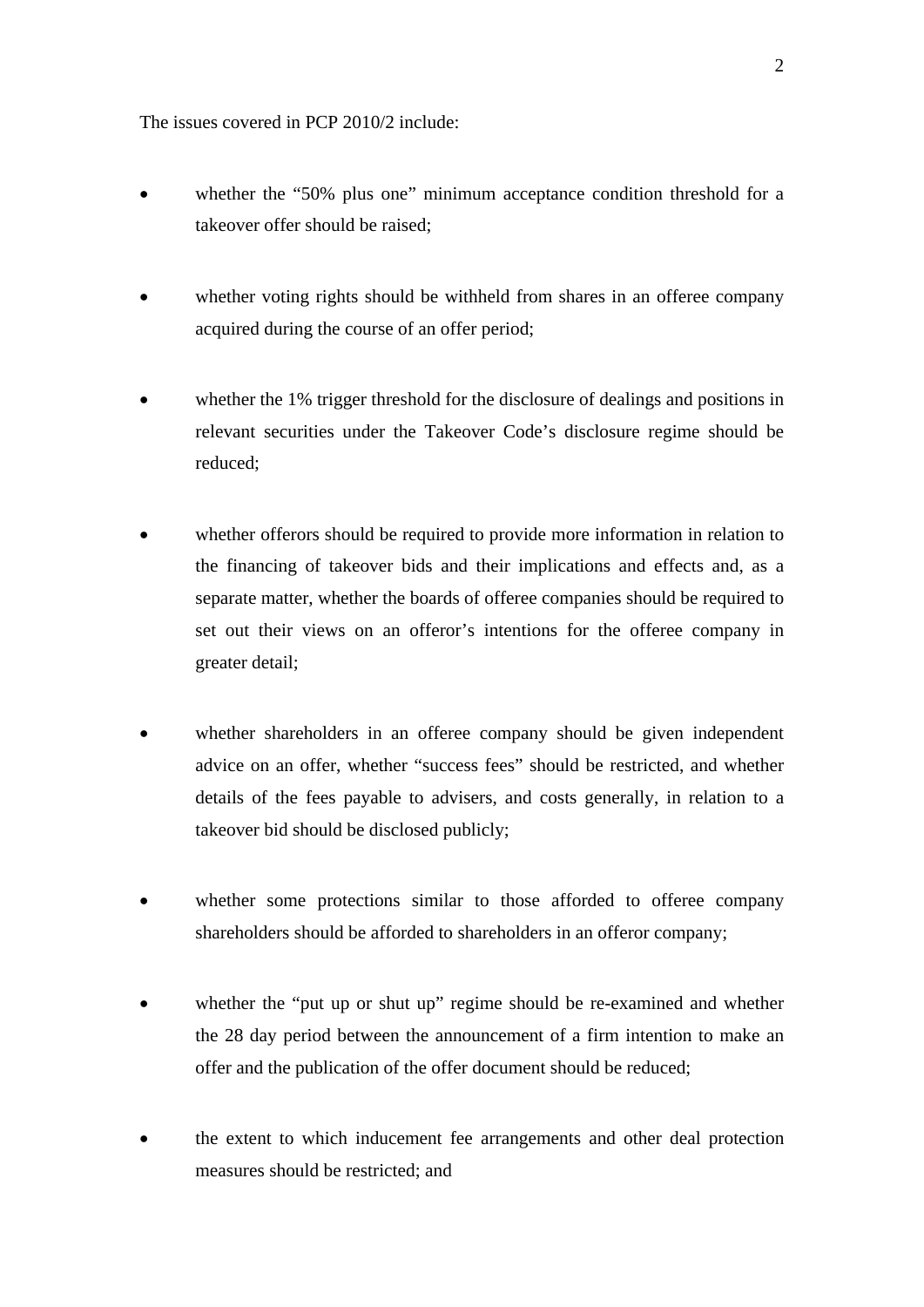whether safeguards should be reintroduced in relation to substantial acquisitions of shares.

The Code Committee would welcome comments on the issues described in PCP 2010/2. Comments should reach the Code Committee by 27 July 2010 and should be sent in the manner set out at the beginning of the PCP.

If, following this consultation, it is concluded that there is a case for change in a particular area by means of amendments to the Code, the Code Committee anticipates issuing one or more further consultation papers in due course, setting out the detail of the proposed amendments.

If it is concluded that any change in a particular area would be a matter for the Government or another regulatory authority, the Code Committee will pass on the views of respondents in that area to the Government and/or the relevant regulatory authority.

Copies of PCP 2010/2 may be obtained from the Panel's website at [www.thetakeoverpanel.org.uk](http://www.thetakeoverpanel.org.uk/) or may be requested from the Panel Executive by telephone (020 7382 9026) or by e-mail [\(supportgroup@thetakeoverpanel.org.uk](mailto:supportgroup@thetakeoverpanel.org.uk)).

1 June 2010